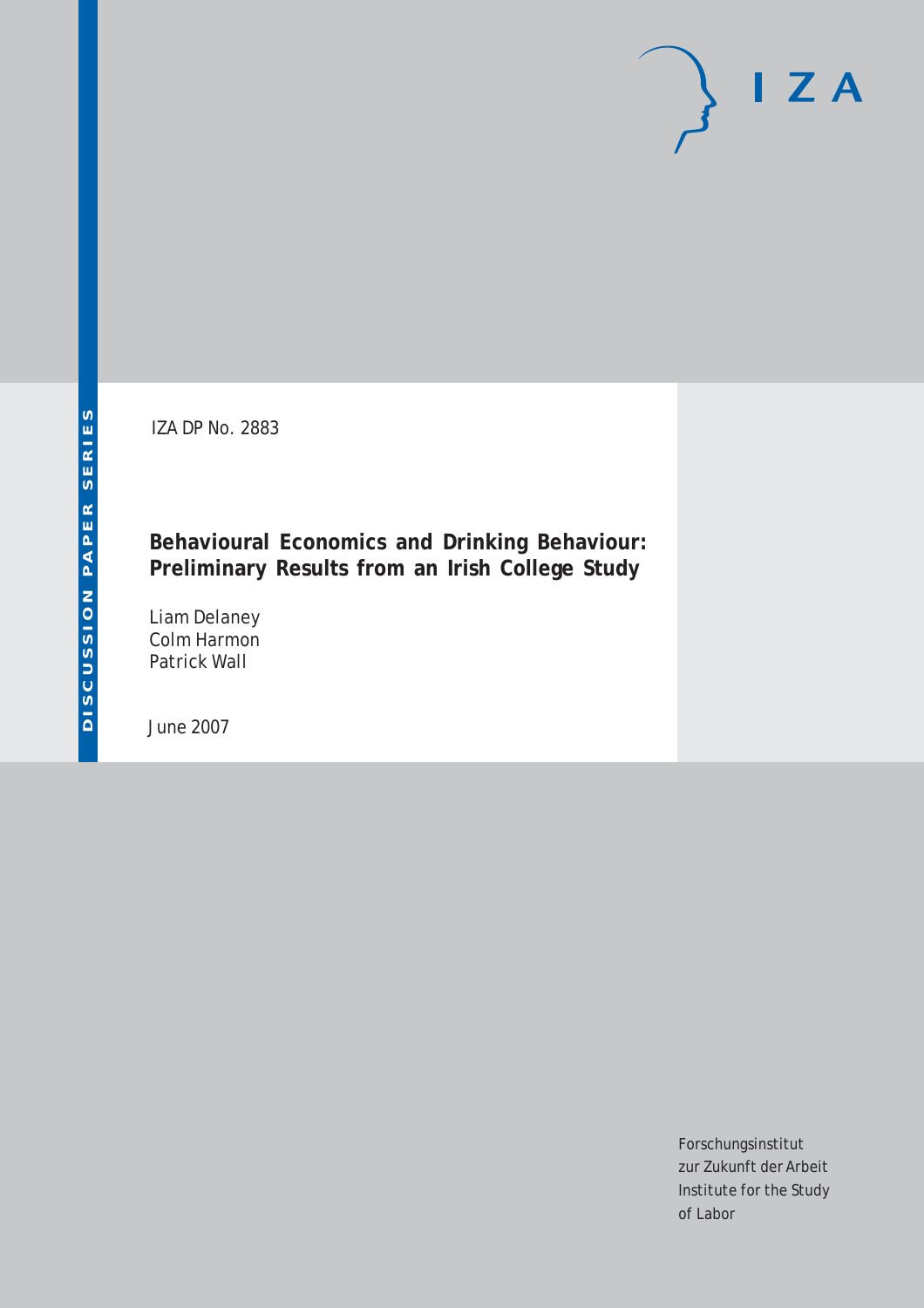# **Behavioural Economics and Drinking Behaviour: Preliminary Results from an Irish College Study**

## **Liam Delaney**

*University College Dublin* 

## **Colm Harmon**

*University College Dublin and IZA* 

## **Patrick Wall**

*University College Dublin* 

## Discussion Paper No. 2883 June 2007

IZA

P.O. Box 7240 53072 Bonn Germany

Phone: +49-228-3894-0 Fax: +49-228-3894-180 E-mail: [iza@iza.org](mailto:iza@iza.org)

Any opinions expressed here are those of the author(s) and not those of the institute. Research disseminated by IZA may include views on policy, but the institute itself takes no institutional policy positions.

The Institute for the Study of Labor (IZA) in Bonn is a local and virtual international research center and a place of communication between science, politics and business. IZA is an independent nonprofit company supported by Deutsche Post World Net. The center is associated with the University of Bonn and offers a stimulating research environment through its research networks, research support, and visitors and doctoral programs. IZA engages in (i) original and internationally competitive research in all fields of labor economics, (ii) development of policy concepts, and (iii) dissemination of research results and concepts to the interested public.

IZA Discussion Papers often represent preliminary work and are circulated to encourage discussion. Citation of such a paper should account for its provisional character. A revised version may be available directly from the author.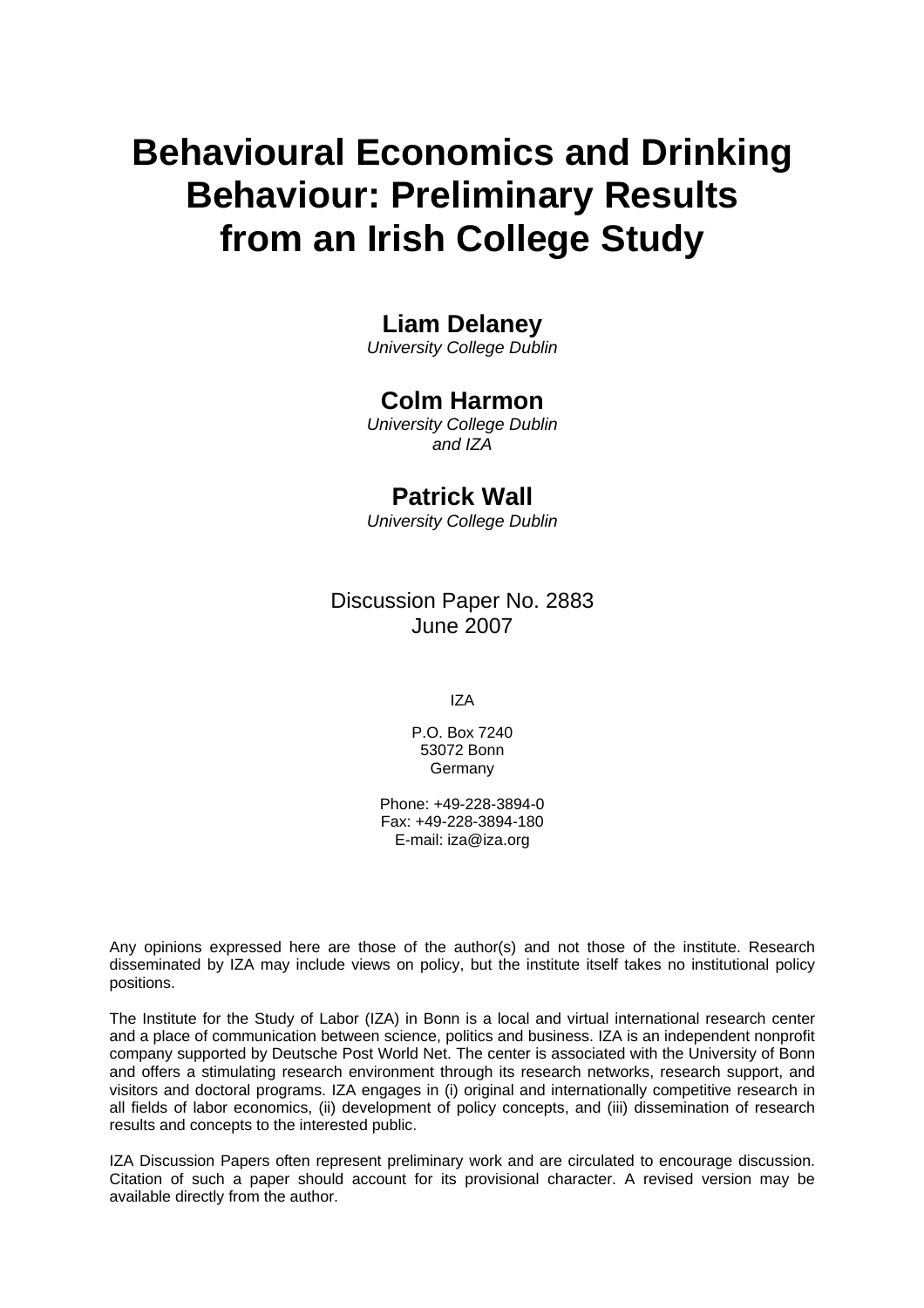IZA Discussion Paper No. 2883 June 2007

## **ABSTRACT**

## **Behavioural Economics and Drinking Behaviour: Preliminary Results from an Irish College Study[\\*](#page-2-0)**

This paper examines the results of single-equation regression models of the determinants of alcohol consumption patterns among college students modelling a rich variety of covariates including gender, family and peer drinking, tenure, personality, risk perception, time preferences and age of drinking onset. The results demonstrate very weak income effects and very strong effects of personality, peer drinking (in particular closest friend), time preferences and other substance use. The task of future research is to verify these results and assess causality using more detailed methods.

JEL Classification: I12

Keywords: alcohol, peer effects, time preferences

Corresponding author:

 $\overline{a}$ 

Colm Harmon UCD Geary Institute University College Dublin Belfield, Dublin 4 Ireland E-mail: [colm.harmon@ucd.ie](mailto:colm.harmon@ucd.ie) 

<span id="page-2-0"></span><sup>\*</sup> We thank Arnaud Chevalier, Kevin Denny, Orla Doyle, Arie Kapteyn, James Smith and Ian Walker for their useful comments in both the design and execution of this study and this paper. Lorna Sweeney, Martin Ryan, Claire Milner, Maurice Collins, Fearghal O'hAodha worked superbly on various aspects of the project. Bas Weerman and Tim Colvin of RAND programmed the web-based survey. UCD Geary Institute is a recipient of funding from Diageo Ireland PLC, a major drinks company.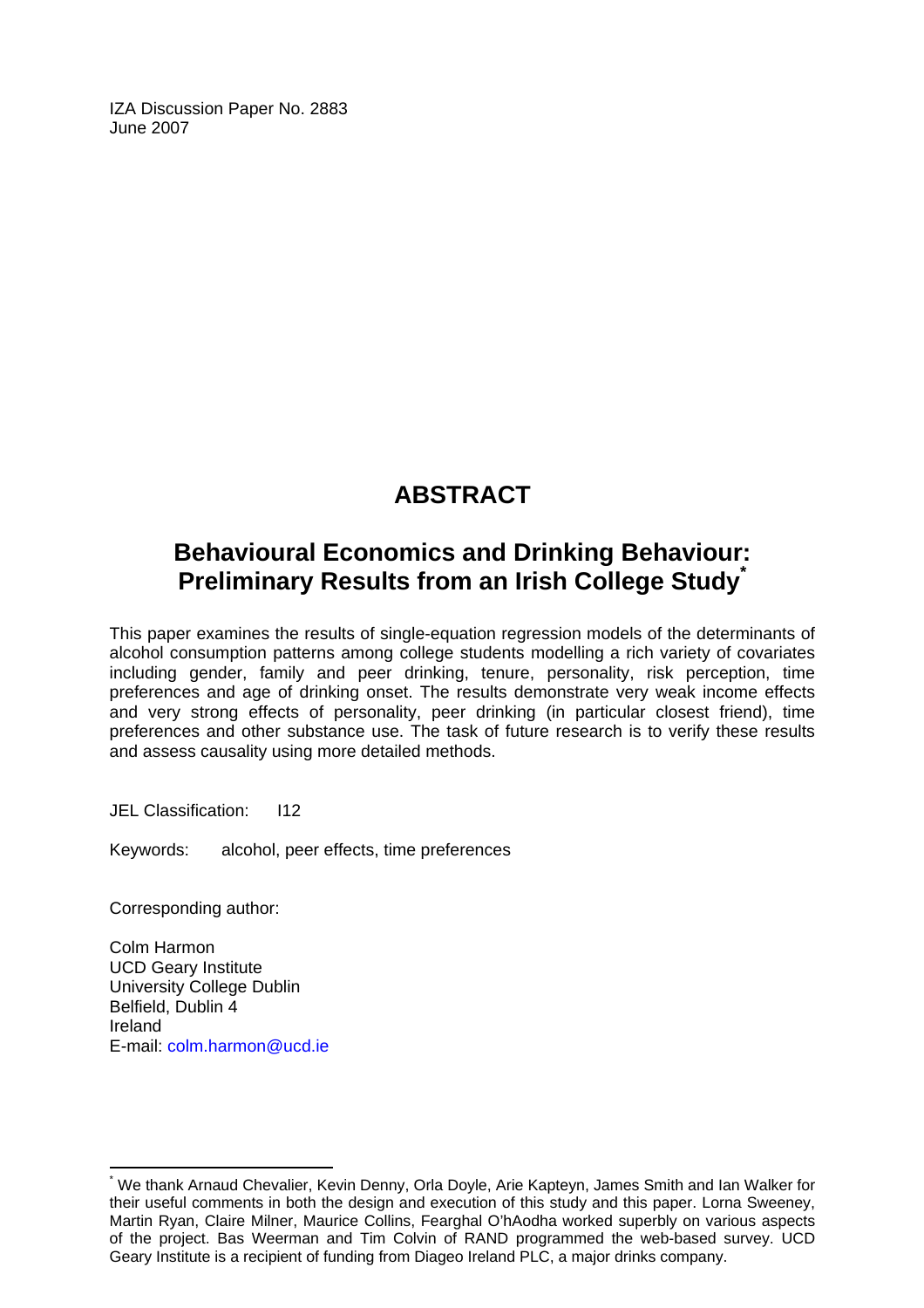#### **1. Introduction**

This paper provides an examination of alcohol consumption among a sample of students at an Irish university. We examine the role of key demographic factors such as gender, age, year in college, housing tenure and parental socio-economic circumstances in determining student alcohol consumption. Moreover, we attempt to measure and model behavioural parameters such as time preferences, risk perception and personality as direct influences on consumption. We also examine the effects of peer, sibling and parental drinking.

#### **2. Potential Determinants of Alcohol Consumption – Behavioural Drivers**

The literature on alcohol consumption has identified a number of key influences.<sup>1</sup> However the role of individual differences in personality merits consideration in the examination of health risk behaviour patterns.

The most validated personality assessment tool currently used is based on the "Big-Five" personality framework, a multidimensional typology assessing personality on five dimensions extraversion, agreeableness, conscientiousness, emotional stability and openness to experience. For example, a study of university students by Lemos-Giraldez and Fidalgo-Aliste (1997) found that "conscientiousness" and "agreeableness" measures were significant predictors of health related behaviours and attitudes regarding smoking and alcohol consumption. "Low

 $1$  For example, the international literature on health risk behaviours reflect consistent gender differences in alcohol consumption and frequency of use. For example Courtenay (2000) reviews a substantial body of national data and meta-analyses and concludes that males of all ages are more likely than females to engage in behaviours that increase the risk of disease, injury and death, many of which are preventable.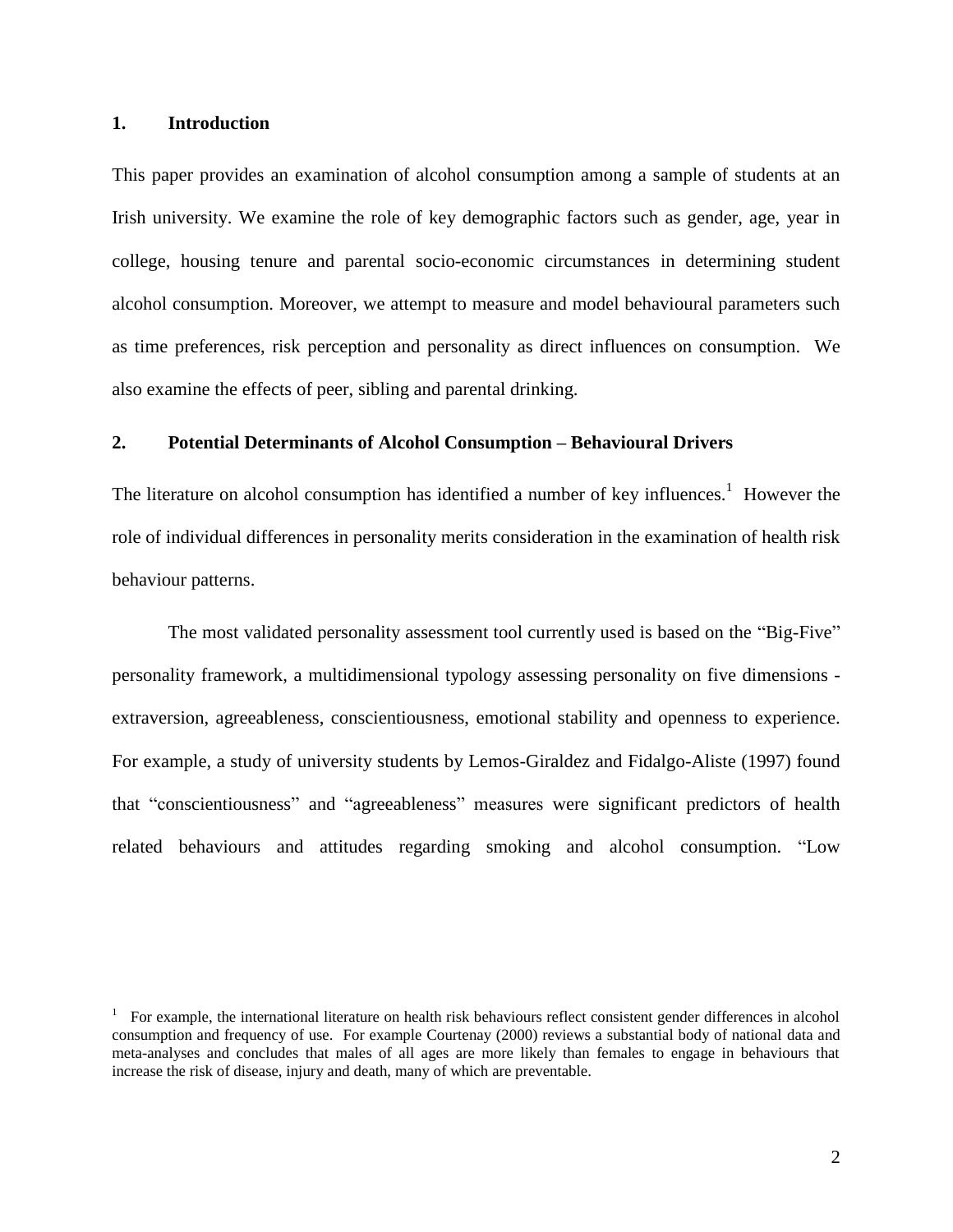Agreeableness" (which indicates hostility, for example) has been linked with poor health behaviours (Smith and Christensen, 1992). $2$ 

Parental and sibling factors have also been investigated as determinants of alcohol consumption patterns (e.g. Windle 2000). These effects could operate through a number of channels. The alcohol consumption patterns of family members may be reflective of genetic predispositions to alcohol consumption. Individual consumption patterns may be reflective of imitative behaviour or parental/sibling alcohol use (e.g. Brody et al 2000). Different home environments may also be conducive to differential exposure to alcohol. Parents and siblings may also form part of an individuals' budget and time constraints.<sup>3</sup> Moreover, parent and sibling effects may operate at a lag. Thus, while the literature emphasises the importance of peer as opposed to parental effects on current alcohol consumption, this is mainly examined through the lagged effect of family alcohol patterns on current alcohol consumption with childhood exposure to alcohol predictive of later alcohol consumption patterns (e.g. Webster et al 1989).

Many studies have shown that peers exert a decisive influence over adolescent risk-taking behaviour, with a greater influence than parental effects (Urberg et al., 1997; Allen et al., 2003; Garnier and Stein, 2002). Peers can shape participation in risk-taking behaviours, such as alcohol or drug use, through a number of means- by influencing attitudes, norms and values, by modelling the behaviour and by offering opportunity and support for the behaviour (Bauman and

<sup>&</sup>lt;sup>2</sup> Kubicka et al. (2001) examines whether childhood personality ratings on three of the "Big Five" dimensions would predict adult drinking and smoking behaviour and shows that low levels of "conscientiousness" emerged as a significant predictor in adult smoking and heavy episodic drinking, while those exhibiting high "extraversion" show higher daily levels of alcohol consumption (Kubicka et al., 2001).

 $3$  For example, it is important to assess for college students whether the student is still living at home with their parents in which case one might expect that their behaviour would be more constrained by family norms regarding alcohol consumption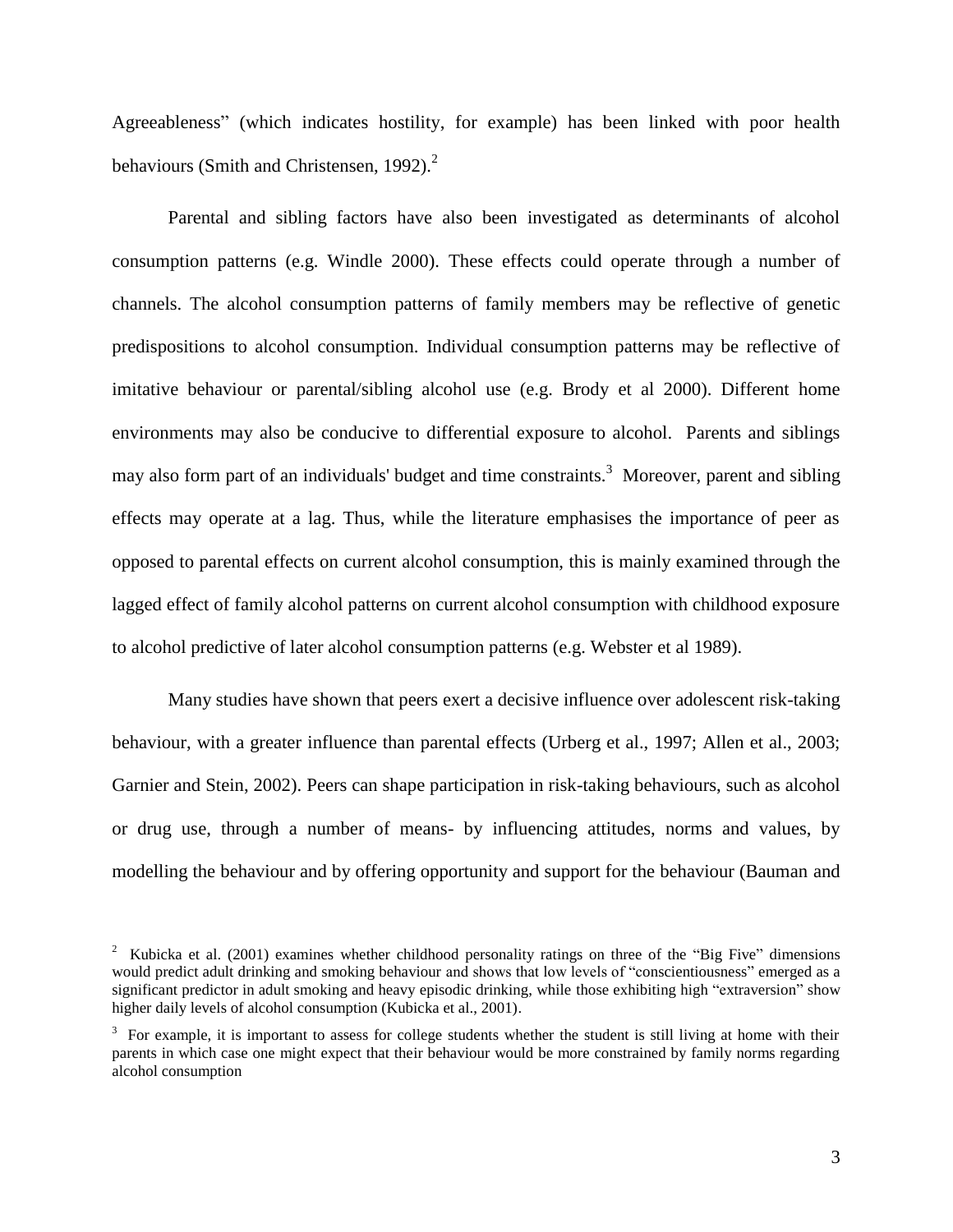Ennett, 1996). Alexander et al. (2001) emphasised how "best friends" or close friendships may have a greater impact on behaviour than a larger peer network, due to the level of contact such relationships provide. They find that the risk for regular smoking was increased if the individual had one or two very close friends who were also regular smokers.

Finally the age at which the person begins to consume alcohol has been implicated in later patterns of heavy alcohol use by a number of papers. This could be due to common unobserved factors affecting both onset and later alcohol use. However, there is strong evidence that alcohol consumption is habitual and highly persistent. Grant and Dawson (1997) examined interview data with current and former drinkers from the 1992 National Longitudinal Alcohol Epidemiologic Survey and assessed the probability of alcohol abuse and dependence as a function of the age at which the individual began to consume alcohol. While only four per cent of those who began to drink after the age of 20 experienced lifetime alcohol abuse, this figure rose to 11 per cent for those who began drinking at 16 years or younger. Similarly with regards to prevalence rates for lifetime alcohol dependence, it was found to be 10 per cent in those who began drinking at 20 years and older and more than 40 per cent in those who began at 14 years or younger. The authors concluded that for each increasing year of age of alcohol initiation, the probability of lifetime alcohol abuse declined by 8 per cent and the probability of lifetime dependence declined by 14 per cent.

The perception and judgement of risk is also central to any theoretical model of health risk behaviour on the belief that an individual's behaviour is influenced by how they perceive the consequences of their actions and whether they believe themselves to be vulnerable to these consequences (Millstein and Halpern-Felsher, 2002). As outlined by Slovic (1987), psychological research on risk perception developed from studies of probability assessment and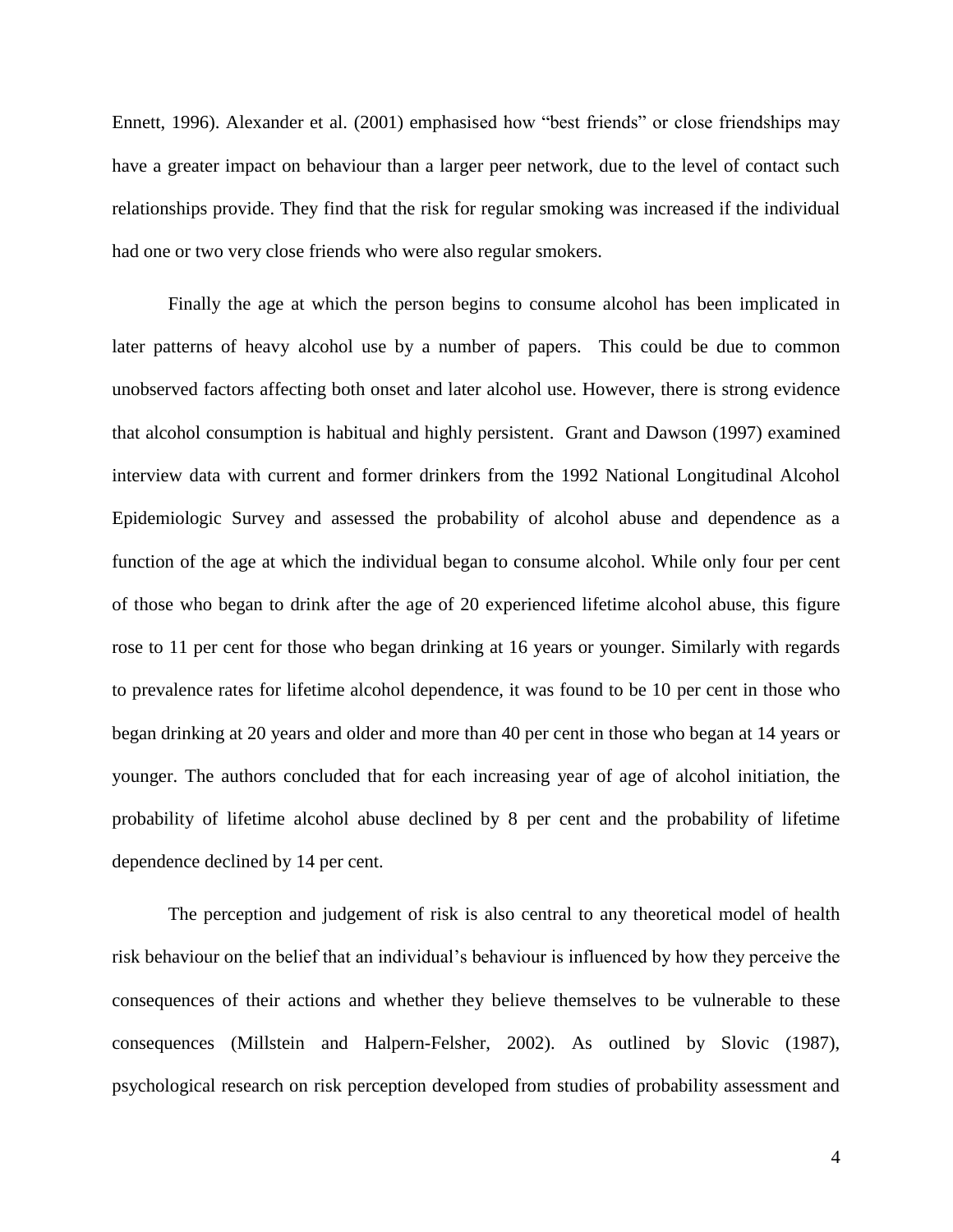decision-making processes. A body of literature has demonstrated that individuals systematically misperceive risk and that the degree of misperception can be reliably predicted by a number of factors including the salience of the risk, its immediacy and several other factors. This work implied that the risks of alcohol consumption may be underestimated as the main consequences may not be revealed for a number of years, the risks are largely self-imposed and relatively predictable.

Alcohol consumption may also be viewed as a manifestation of underlying time preferences. The question of how individuals process future priorities is interesting in this context - alcohol consumption has frequently been viewed as myopic and indicating a high rate of time preference. This has recently attracted the attention of economists (e.g. O'Donoghue and Rabin 2000, Fehr 2002). There have been some attempts to integrate survey measures of time preferences as independent variables explaining different types of health risks. For example, Borghens and Golsteyn (2005) conclude that survey measures of discount rates can explain some of the variance in BMI, though they find no evidence for changing discount rates being a driver for increases in obesity rates. Henson et al (2006) find strong associations between future time orientation (as measured by the Zimbardo Time Perspective Inventory), higher engagement in health protective behaviour and lower engagement in health risk behaviour.

#### **3. UCD Geary Institute Health Behaviour Study**

The UCD Geary Institute Health Behaviour Study is planned as a major longitudinal study on a number of diverse populations. In the current phase, all the students of a large Irish university were contacted via email and asked to participate in a web-based survey.

The literature points to several advantages of our approach in terms of data-collection. However, achieving high response rates is difficult with this format. To encourage participation,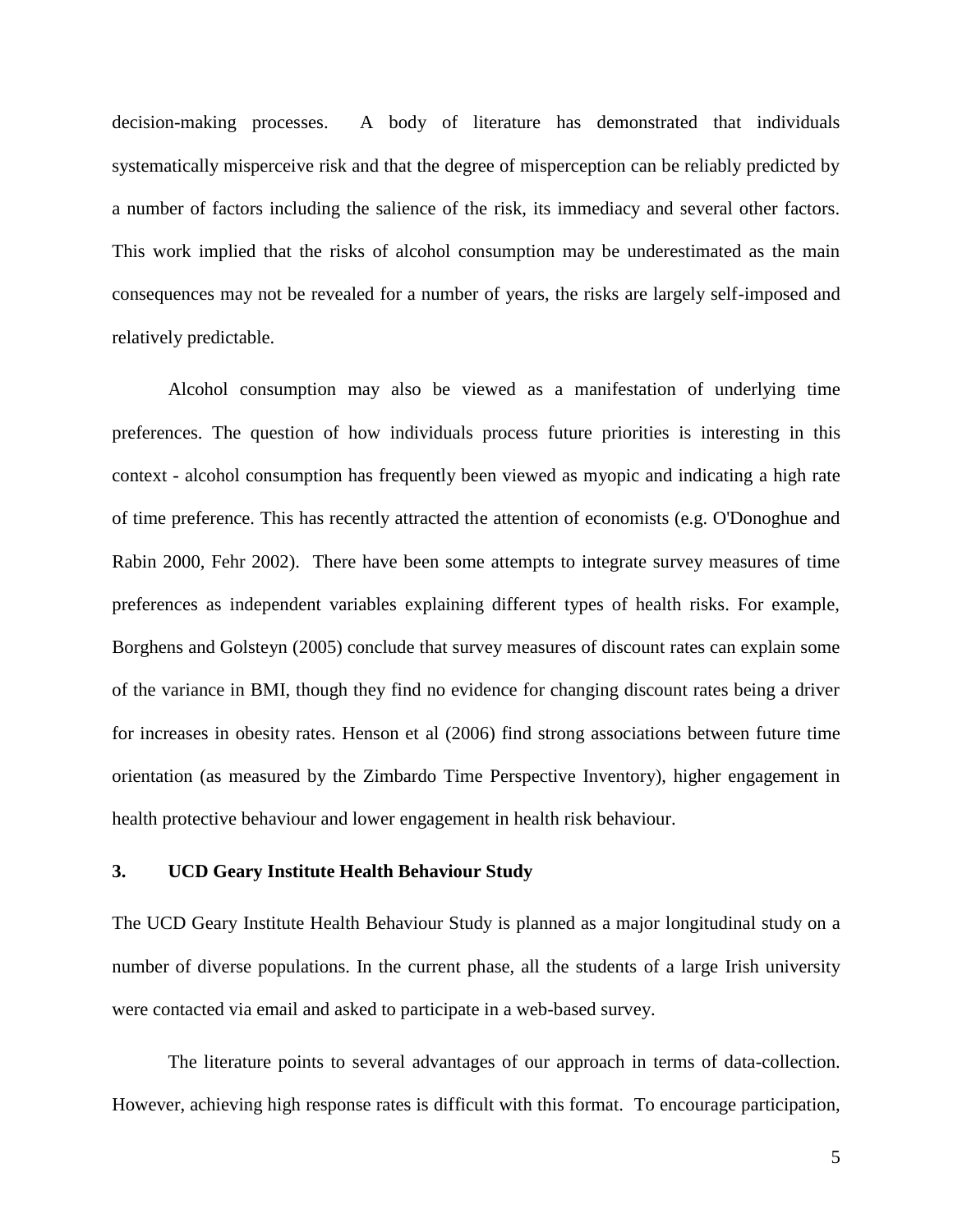we offered an incentive of a lottery with 10 prizes of  $\epsilon$ 1000 (approximately \$1300 at current rates). The current pilot is based on a sample of 4,500 students, which represents approximately 20 per cent of the total body of 20,000 students. This response is relatively low, taking the population as a whole. However statistics provided from the University suggest that only half of the student body utilise the college email system would imply that our total sampling frame population is closer to 10,000 which implies that our response rate is 50%. More convincing is that the mean outcomes from this data closely align with the administrative records in terms of distribution across degree programmes, course year and other demographics such as age and gender.

The survey was divided into nine modules: personal information such as gender and age; physical health and psychological well-being; alcohol consumption patterns; personality as measured by a short "Big Five" inventory (Gosling et al 2003); vignettes surrounding occasional alcohol consumption; risk perceptions and other risk behaviours; anchoring vignettes; questions on time management and time preferences; further demographic and family background questions. Drinking behaviour was assessed utilising a number of measures. Firstly, we examined monthly expenditure on alcohol. We also administered the World Health Organisation (WHO) AUDIT examination - a screening test for alcohol misuse that includes several questions on different aspects of alcohol-related behaviour.<sup>4</sup> Descriptive statistics are displayed in Table 1.<sup>5</sup>

<sup>&</sup>lt;sup>4</sup> The Alcohol Use Disorders Identification Test (AUDIT) was developed and validated over the past two decades by the World Health Organisation as a simple screening instrument for excessive drinking (Babor et al, 2001). Initially designed for use in primary health care settings, it can also be self-administered or used by non-health professionals, to identify alcohol dependence and a number of specific negative consequences of drinking. The AUDIT explicitly focuses on symptoms within the past year. It the only alcohol screening test designed for international use; its use with primary health care patients has been validated in six countries (Babor et al., 2001).

<sup>&</sup>lt;sup>5</sup> Statistics are displayed both for all people who responded to the given question and all people who responded to every single question. This gives some indication of the nature and scope of potential biases related to partial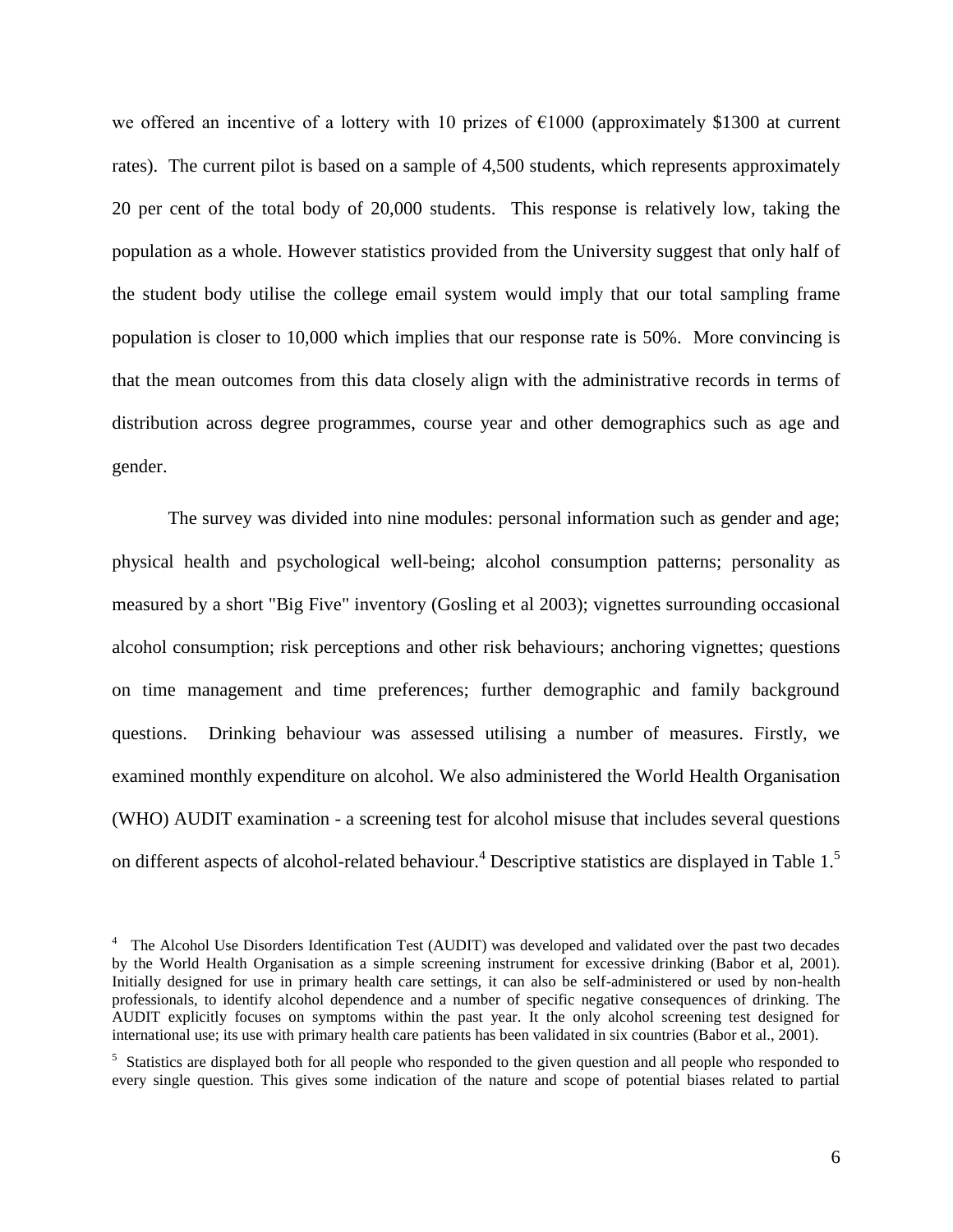#### **4. Results**

In the empirical model individuals maximise inter-temporal utility subject to their budget constraint. Standard preference parameters are included such as measures of time preferences (as measured by survey scales) and risk tolerance (as measured by smoking). As in many different behavioural models, consumption can be generated by lack of information about risk. Drinking patterns are assumed as influenced exogenously by peer groups and parents.<sup>6</sup> Age of onset influences alcohol consumption through the effects of persistence and habit. Table 2 displays the results of multiple regression models assessing the determinants of participation, expenditure and scores on the AUDIT scale.

Participation (i.e. whether a person drinks at all as opposed to abstaining) is determined by a number of variables. Males are less likely to participate than females controlling for other factors. Foreign students are not significantly more or less likely to participate than Irish students. Higher parental income makes one more likely to participate. With regard to effects of parental and peer drinking, we find little evidence that parental drinking influences the decision to participate in alcohol consumption. Participation is related to closest peer and outside college peer drinking though not college friend drinking.

Secondly, we examine the determinants of scores on the WHO AUDIT scale. The time preferences scale substantially predicts higher drinking levels across all specifications. The results reveal a substantial effect of peer group drinking but very little effect of parent drinking.

response. As can be seen, those who completed the survey fully tended to be slightly younger, with lower parental income, and were less likely to be smokers. The effects are not substantial but do give a useful clue as to the potential direction of survey biases.

<sup>&</sup>lt;sup>6</sup> This will be tested in later work through the gathering of more detailed information on family background.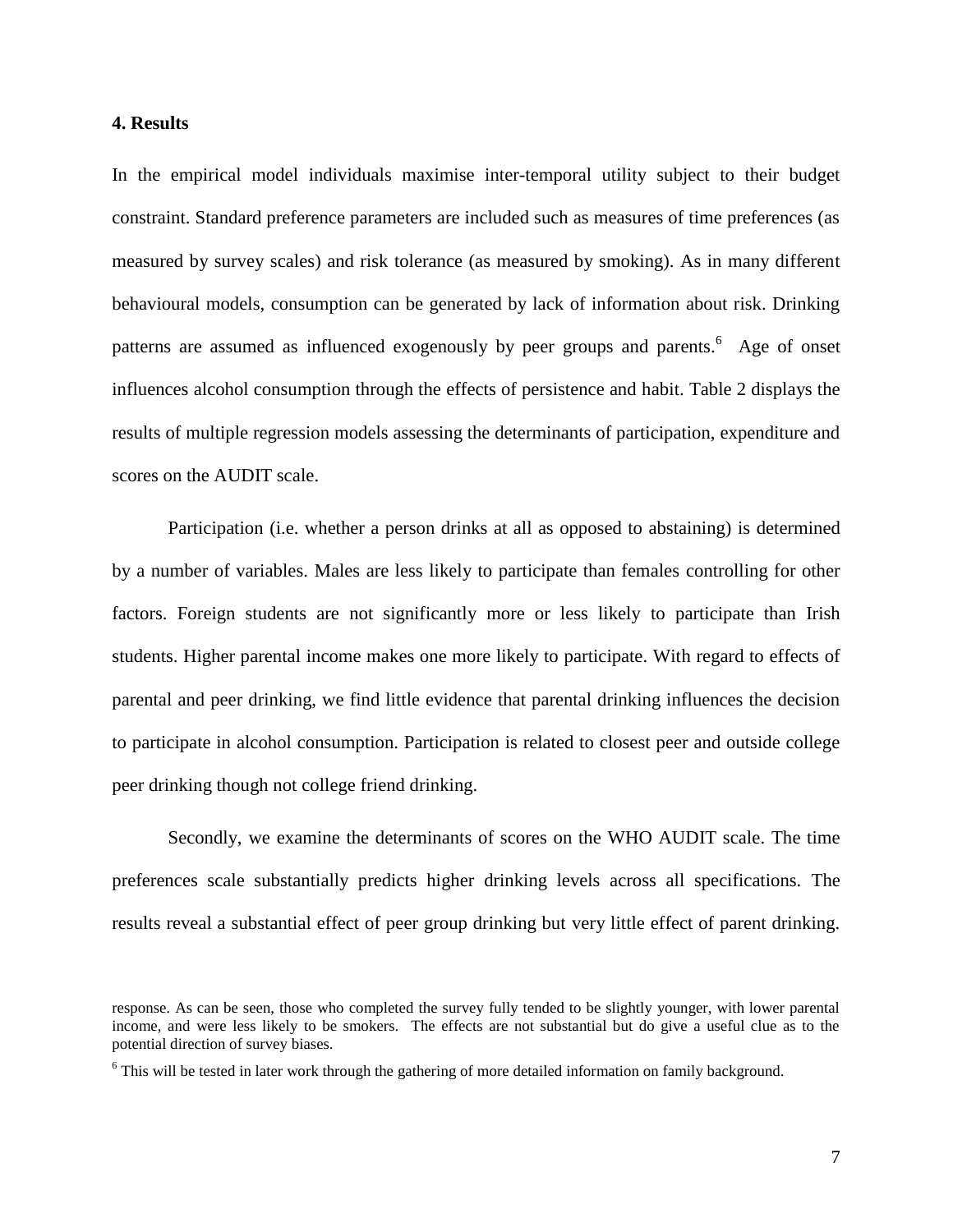Indeed, parental variables in general are poor explanatory variables in explaining AUDIT scores with neither parental income nor parental education having an effect on individual AUDIT scores. The drinking levels of the individuals closest peer are most predictive of own drinking, with the drinking behaviour of friends outside college more predictive than the drinking levels of college friends. In terms of personality variables, conscientiousness predicts lower scores on the AUDIT, while extraversion predicts higher scores. There is a slight relationship between openness to experience and lower scores, and no discernible relationship between scores and measures of "agreeableness" or "nervousness". High perception of risks related to drinking predicts lower AUDIT scores. Consistent with the previous literature, AUDIT scores are higher for those who begin drinking at an earlier age. Both cannabis usage and ecstasy usage predict higher scores on the AUDIT, pointing toward complementarities between consumption of alcohol and illegal drugs. However, even after controlling for all these factors, males score substantially higher than females on the AUDIT. The drinking behaviour of domestic students in college dorms is more pronounced than the other groups. In fact, the raw correlation between living in a student dorm and drinking is actually negative but this reflects the higher number of foreign students who live in dorm accommodation. Most interestingly from an economic perspective, high time preferences (i.e. lower patience scores) increase AUDIT scores, but scores are not related to personal disposable income.

Finally we examine the determinants of alcohol expenditures. Alcohol expenditures and alcohol consumption are not necessarily strongly related, particularly among students as students may access cheap alternatives if their income is not high. This is borne out by the fact that our results demonstrate that disposable income does not have an effect on the AUDIT score, but it does have an effect on alcohol expenditures. Moreover, while older students do not score higher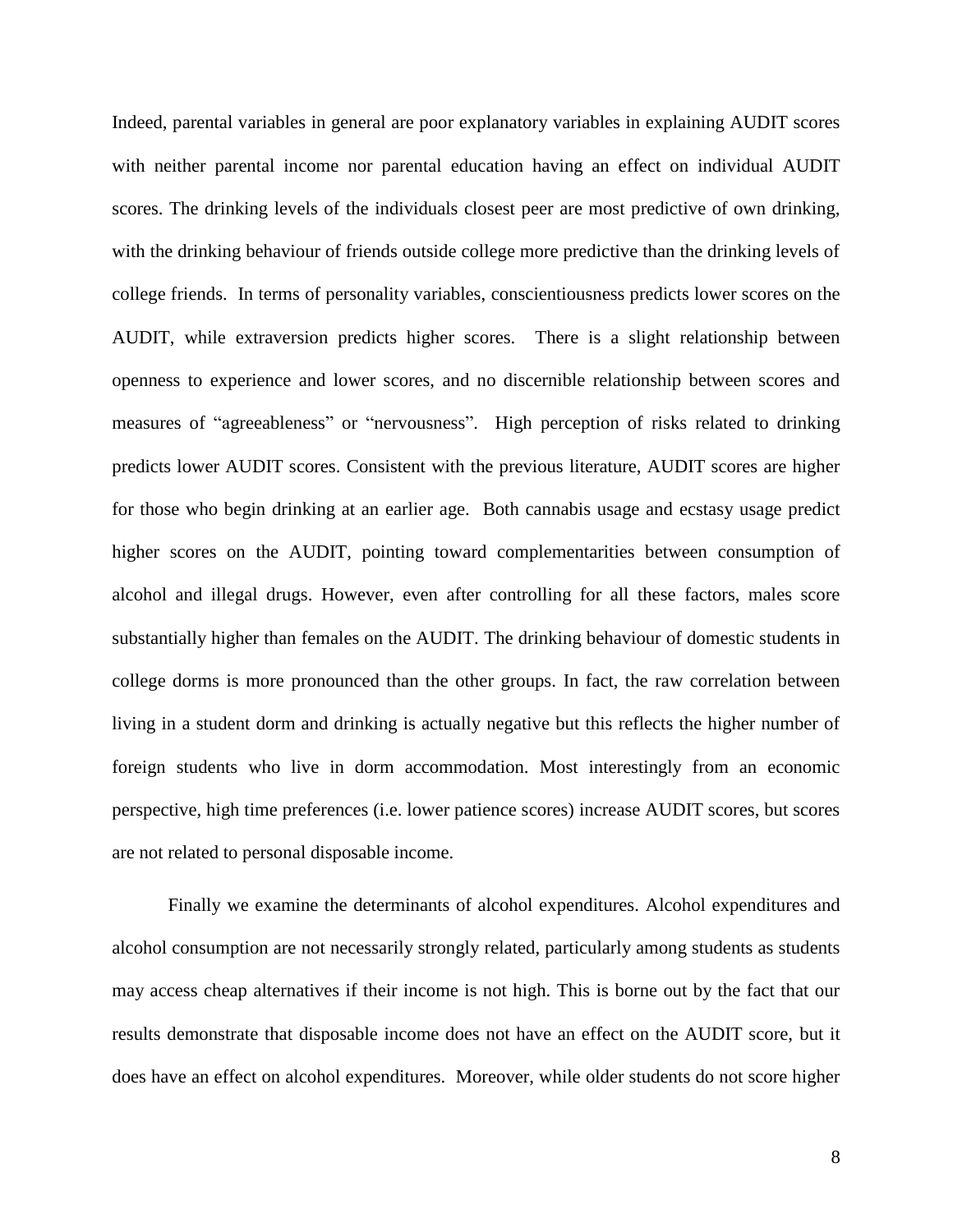on the AUDIT, they do spend more on alcohol and nights out. This points to a substitution toward more expensive types of drinking occasions as both income and age increases. Once again, we find very little evidence for parental effects on alcohol expenditures either in terms of parental education, parental income, or parental drinking. Those living away from home spend more on alcohol than those residing at home. In this instance, the drinking behaviour of the individuals' closest friend, average friend at college and average friend outside of college all have a similar positive effect on alcohol expenditures. Higher perceptions of risks from drinking do not have an effect on alcohol expenditures. High time preferences predict higher alcohol expenditure. Both cannabis and ecstasy usage predict alcohol expenditures suggesting consumption complementarities.

#### **5. Conclusion**

This paper is an initial attempt to incorporate several important economic and psychological parameters into the study of alcohol consumption and provides a useful baseline study for future research in this area. The results provide evidence that income is a very weak explanatory factor for alcohol consumption patterns and that higher income students, instead of consuming more alcohol, tend to consume more expensive alcohol. Alcohol consumption is better explained by personality and peer factors than by parental resources, family background or disposable income. In terms of individual psychological and economic parameters, time preferences are strongly related to alcohol consumption and we also find an effect of extraversion, conscientiousness and levels of well-being.

Exploring the use of psychometric measures of time preferences in explaining risk behaviour is an important future question for this study. The exploration of the interplay between parental, peer and sibling effects is also a high priority for future research. While the models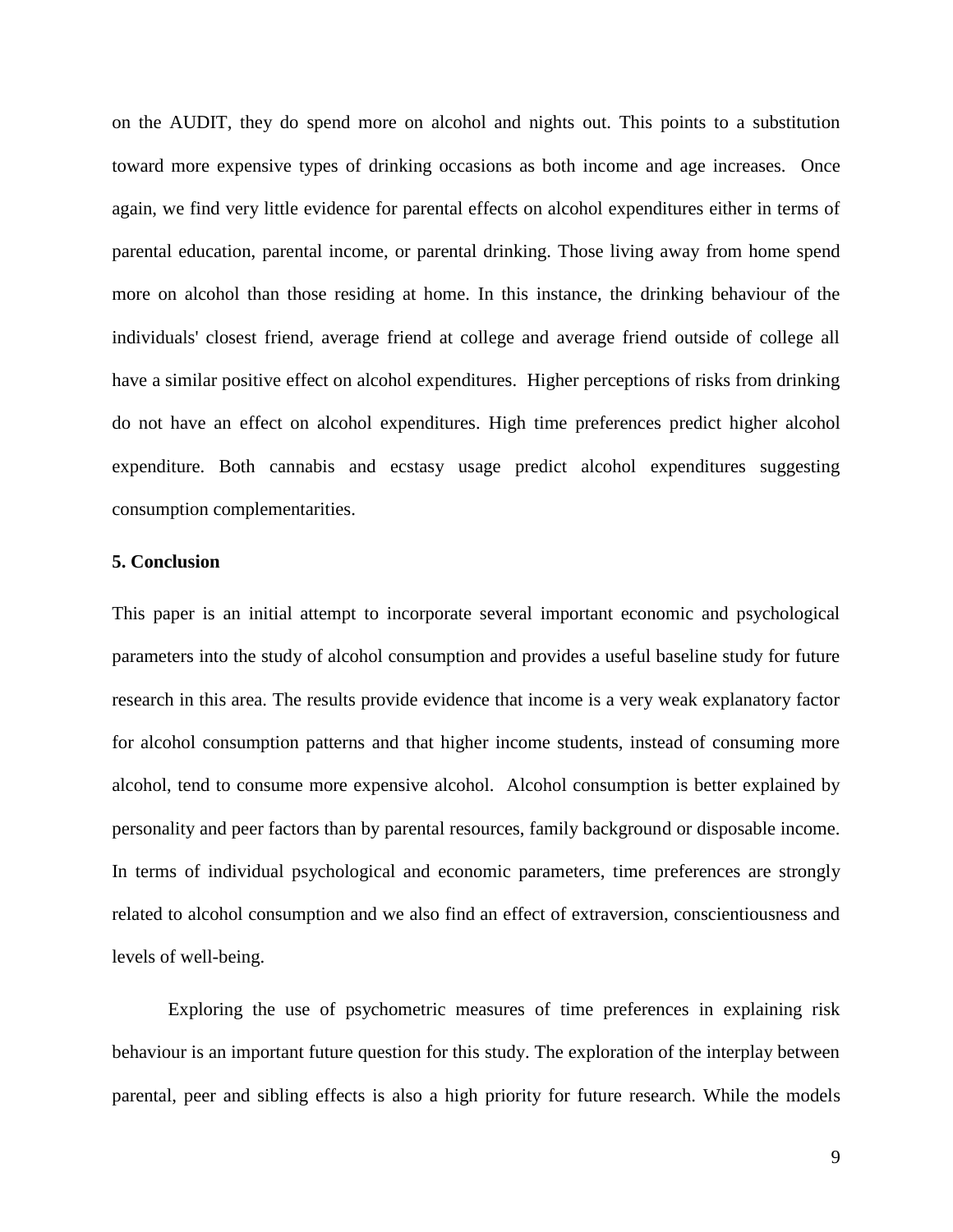outlined in this paper indicate that drinking behaviour by close friends affects one's own drinking, and that peer and sibling drinking have much bigger effects than parental drinking, more work needs to be done to examine the transmission of parental drinking to peer selection and the endogeneity of peer effects.

#### **6. References**

Alexander, C., Piazza, M., Mekos, D. and Valente, T. (2001). Peers, schools and adolescent cigarette smoking. *Journal of Adolescent Health*, 29, 22-30

Allen, M., Donohue, W.A., Griffin, A., Ryan, D. and Turner, M.M.M. (2003). Comparing the influence of parents and peers on the choice to use drugs". *Criminal Justice and Behavior*, 30(2), 163-186

Babor, T.F., de la Fuente, J.R., et al (1989). AUDIT: The Alcohol Use Disorders Identification Test. Guidelines for Use in Primary Health Care. *Doc No.WHO/MNH/DAT,* 89.4. Geneva: World Health Organization.

Babor, T.F., Higgins-Biddle, J.C., Saunders, J.B. and Monteiro, M.G. (2001), "AUDIT The Alcohol Use Disorders Identification Test: Guidelines for use in primary health care", World Health Organisation

Bauman, K.E. and Ennett, S.T. (1996). On the importance of peer influence for adolescent drug use: commonly neglected considerations. *Addiction*, 9(2), 185-198

Borghans, L. and Golsteyn, B.H.H. (2005). Time discounting and the Body Mass Index, IZA Discussion Papers 1597, Institute for the Study of Labor (IZA)

Brody, G.H., Ge, X., Katz, J. and Arias, I. (2000). A longitudinal analysis of internalization of parental alcohol-use norms and adolescent alcohol use. *Applied Developmental Science*, 4(2), 71- 79

Chou, S.P. and Pickering, R.P. (1992), Early-onset of drinking as a risk factor for lifetime alcohol-related problems. *British Journal of Addictions*, 87, 1199-1204

Courtenay, W.H. (2000). Behavioural factors associated with disease, injury and death among men: evidence and implications for prevention. *The Journal of Men's Studies*, 9(1), 81-142

Fehr, E. (2002). The economics of impatience. *Nature*, 415, 269-272

Grant, B.F. and Dawson, D.A. (1997). Age at onset of alcohol use and its association with DSM-IV alcohol abuse and dependence: Results from the National Longitudinal Alcohol Epidemiologic Survey. *Journal of Substance Abuse*, 9: 103-110

Garnier, H.E. and Stein, J.A. (2002). An 18-year model of family and peer effects on adolescent drug use and delinquency, *Journal of Youth and Adolescence*, 31(1), 45-56

Gosling, S.D., Rentfrow, P.J. and Swann, W.B. (2003). A very brief measure of the Big-Five personality domains. *Journal of Research in Personality*, 37, 504-528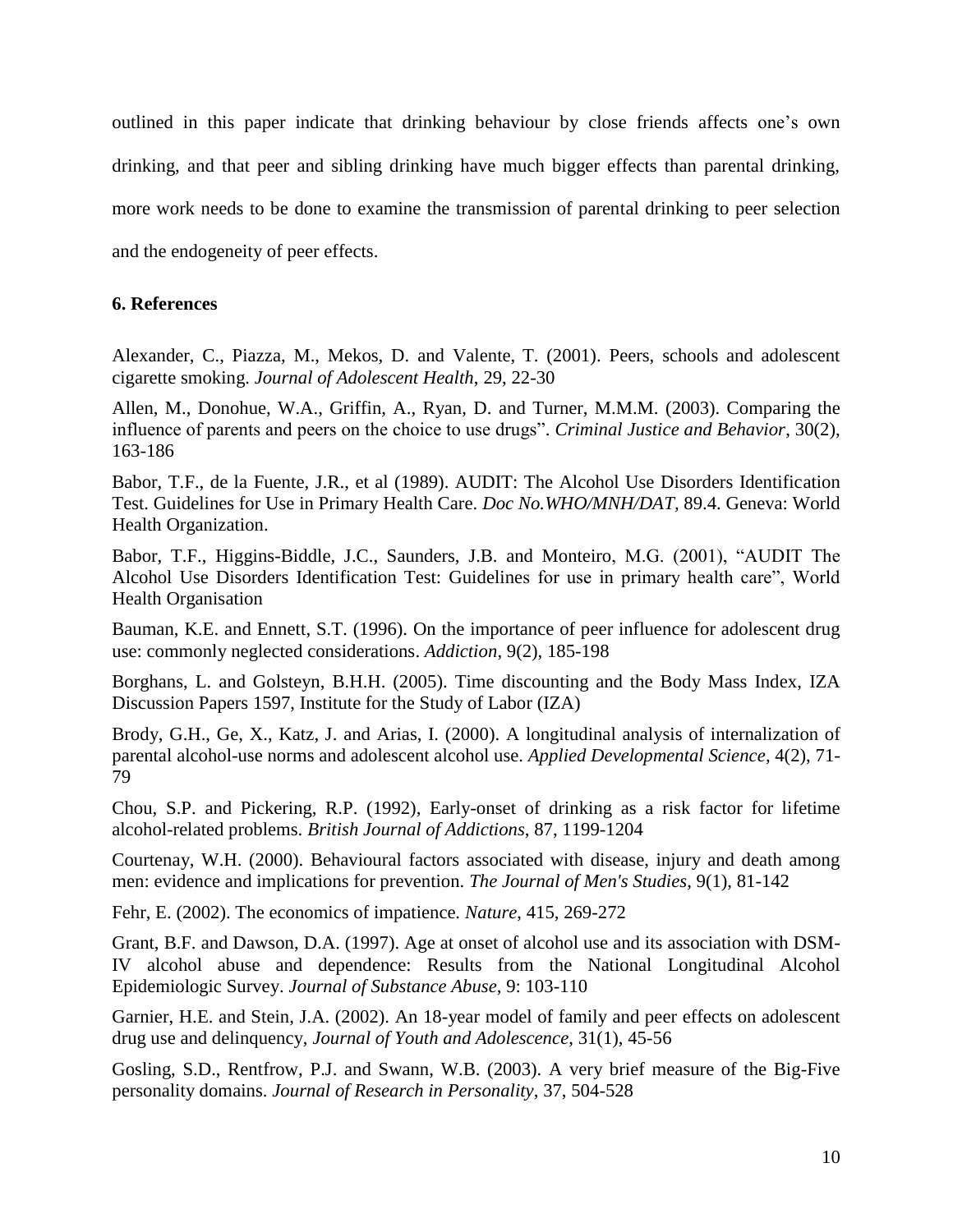Grau, E. and Ortet, G. (1999). Personality traits and alcohol consumption in a sample of nonalcoholic women. *Personality and Individual Differences*, 27, 1057-1066

Henson, J.M., Carey, M.P., Carey, K.B., and Maisto, S.A., (2006) "Associations Among Health Behaviors and Time Perspective in Young Adults: Model Testing with Boot-Strapping Replication", *Journal of Behavioral Medicine,* 29, 2, 127-137.

Kremer, M. and Levy, D.M. (2003). Peer effects and alcohol use among college students. *NBER Working Paper No. 9876,* National Bureau of Economic Research

Kubicka, L., Matejcek, Z., Dytrych, Z. and Roth, Z. (2001). IQ and personality traits assessed in childhood as predictors of drinking and smoking behaviour in middle-aged adults: a 24-yearfollow-up-study. *Addiction*, 96, 1615-1628

LemosGiraldez, S. and FidalgoAliste, A.M. (1997). Personality disposition and health-related habits and attitudes: a cross-sectional study. *European Journal of Personality,* 11(3), 197-209

O'Donoghue, T. and Rabin, M. (2000). The economics of immediate gratification. *Journal of Behavioural Decision Making*, 13, 233-250

Smith, T. W., and Christensen, A. J. (1992). Hostility, health, and social context. In H. Friedman (Ed.), Hostility, coping, and health (pp. 33–48). Washington, DC: American Psychological Association.

Urberg, K.A., Decegirmencioglu, S.M. and Pilgrim, C. (1997), "Close friend and group influence on adolescent cigarette smoking and alcohol use", Developmental Psychology, 33: 834-844

Windle, M. (2000). Parental, sibling and peer influences on adolescent substance use and alcohol problems. *Applied Developmental Science*, 4(2), 98-110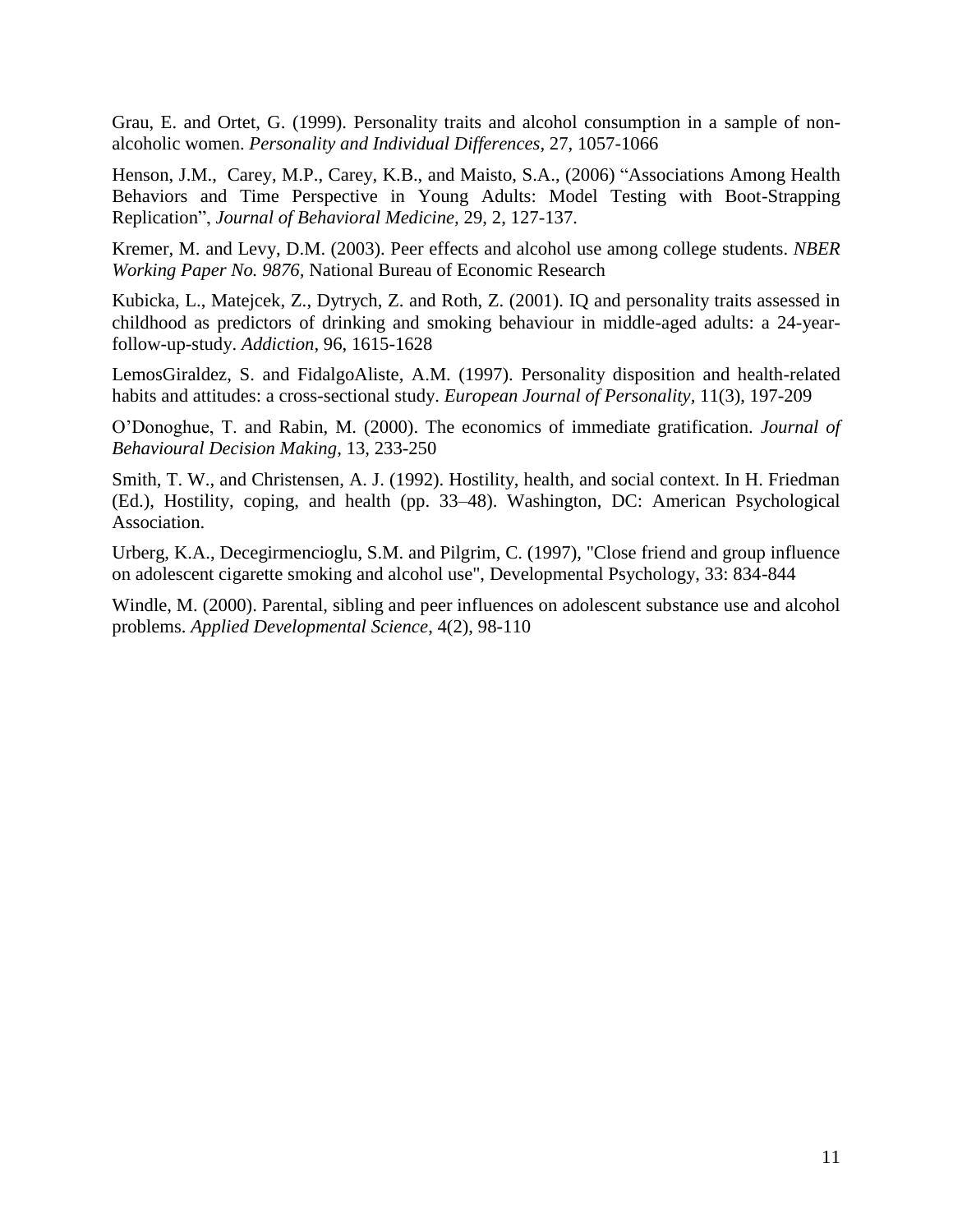|                                | Obs. used in the Full Regression Analysis |          |           |                  | Total observed on each variable |      |          |           |                  |                |
|--------------------------------|-------------------------------------------|----------|-----------|------------------|---------------------------------|------|----------|-----------|------------------|----------------|
| Variable                       | Obs                                       | Mean     | Std. Dev. | Min              | Max                             | Obs  | Mean     | Std. Dev. | Min              | Max            |
| <b>AUDIT</b>                   | 1647                                      | 10.81526 | 5.97641   | $\boldsymbol{0}$ | 41                              | 3980 | 11.36432 | 6.41615   | $\boldsymbol{0}$ | 41             |
| Age                            | 1647                                      | 20.85356 | 2.338071  | 17               | 29                              | 4446 | 21.5578  | 4.33041   | 12               | 61             |
| Male                           | 1647                                      | 0.422987 | 0.494178  | $\Omega$         | 1                               | 4440 | 0.453153 | 0.497857  | $\theta$         | 1              |
| Cannabis                       | 1647                                      | 2.106745 | 1.227275  | $\mathbf{1}$     | 6                               | 3492 | 2.130584 | 1.218878  | $\mathbf{1}$     | 6              |
| Ecstasy                        | 1647                                      | 1.179835 | 0.588057  | $\mathbf{1}$     | 5                               | 3471 | 1.187842 | 0.597673  | 1                | $\sqrt{6}$     |
| <b>Father Drinking</b>         | 1647                                      | 3.534884 | 1.514687  | $\mathbf{1}$     | 6                               | 3381 | 3.558119 | 1.547648  | 1                | 6              |
| <b>Mother Drinking</b>         | 1647                                      | 3.144282 | 1.485554  | $\mathbf{1}$     | 6                               | 3419 | 3.169348 | 1.533224  | 1                | 6              |
| <b>Close Friend Drinking</b>   | 1647                                      | 3.911267 | 1.136818  | $\mathbf{1}$     | 6                               | 3437 | 3.939773 | 1.181017  | $\mathbf{1}$     | 6              |
| <b>College Friend Drinking</b> | 1647                                      | 4.187281 | 0.871446  | $\mathbf{1}$     | 6                               | 3433 | 4.197786 | 0.916487  | $\mathbf{1}$     | 6              |
| Home Friend Drinking           | 1647                                      | 4.056042 | 0.949243  | $\mathbf{1}$     | 9                               | 3428 | 4.081389 | 1.000189  | $\mathbf{1}$     | 6              |
| Parental Income                | 1647                                      | 4.876896 | 1.679349  | $\mathbf{1}$     | $\overline{7}$                  | 2258 | 4.769708 | 1.72452   | $\mathbf{1}$     | $\overline{7}$ |
| <b>Time Preferences</b>        | 1647                                      | 52.50351 | 9.127586  | 11               | 77                              | 3436 | 53.16473 | 9.252668  | 11               | 77             |
| GHQ-12                         | 1647                                      | 29.13843 | 5.466925  | 12               | 48                              | 4037 | 29.41243 | 5.361055  | 12               | 48             |
| Openness                       | 1647                                      | 10.48909 | 2.121953  | 3                | 14                              | 3533 | 10.52335 | 2.144637  | 3                | 14             |
| Conscientiousness              | 1647                                      | 9.837168 | 2.614222  | $\overline{2}$   | 14                              | 3530 | 9.984986 | 2.625496  | $\overline{2}$   | 14             |
| Extraversion                   | 1647                                      | 8.823703 | 2.891579  | $\overline{2}$   | 14                              | 3539 | 9.072337 | 2.914627  | $\mathbf{2}$     | 14             |
| Agreeableness                  | 1647                                      | 10.116   | 2.11491   | 3                | 14                              | 3507 | 10.07015 | 2.183976  | $\overline{c}$   | 14             |
| Nervousness                    | 1647                                      | 6.684055 | 2.829748  | $\overline{2}$   | 14                              | 3532 | 6.492922 | 2.819141  | $\overline{c}$   | 14             |
| Disposable Income              | 1647                                      | 848.9627 | 729.1022  | 5                | 8550                            | 3334 | 919.7682 | 786.075   | 5                | 8550           |
| Religiosity                    | 1647                                      | 3.325554 | 1.067577  | $\mathbf{1}$     | 5                               | 3422 | 3.310929 | 1.094373  | 1                | 5              |
| <b>Risk Perception</b>         | 1647                                      | 22.21762 | 23.36467  | $\mathbf{1}$     | 100                             | 3330 | 23.02372 | 37.57011  | $\mathbf{1}$     | 100            |
| <b>Age Started Drinking</b>    | 1647                                      | 17.09102 | 1.590214  | $\mathbf{1}$     | 27                              | 2980 | 17.59329 | 18.56875  | $\mathbf{1}$     | $27\,$         |
| <b>Private Renting</b>         | 1647                                      | 0.357643 | 0.479446  | $\overline{0}$   | $\mathbf{1}$                    | 4423 | 0.330771 | 0.470544  | $\boldsymbol{0}$ | $\mathbf{1}$   |
| <b>Student Residences</b>      | 1647                                      | 0.151692 | 0.358827  | $\overline{0}$   | 1                               | 4423 | 0.140176 | 0.347209  | $\boldsymbol{0}$ | $\mathbf{1}$   |
| Own Property                   | 1647                                      | 0.017503 | 0.131174  | $\boldsymbol{0}$ | $\mathbf{1}$                    | 4423 | 0.046575 | 0.21075   | $\boldsymbol{0}$ | $\mathbf{1}$   |
| Foreign Full-Time              | 1647                                      | 0.063011 | 0.243053  | $\boldsymbol{0}$ | $\mathbf{1}$                    | 4343 | 0.072991 | 0.260152  | $\boldsymbol{0}$ | $\mathbf{1}$   |
| Foreign Visiting               | 1647                                      | 0.025671 | 0.158198  | $\overline{0}$   | $\mathbf{1}$                    | 4343 | 0.022795 | 0.149268  | $\boldsymbol{0}$ | $\mathbf{1}$   |
| Never Smoked                   | 1647                                      | 0.625438 | 0.484151  | $\overline{0}$   | 1                               | 3510 | 0.580057 | 0.49362   | $\boldsymbol{0}$ | $\mathbf{1}$   |
| Father Lower Secondary         | 1647                                      | 0.210035 | 0.407452  | $\boldsymbol{0}$ | $\mathbf{1}$                    | 3416 | 0.16452  | 0.370801  | $\boldsymbol{0}$ | $\mathbf{1}$   |
| Father Upper Secondary         | 1647                                      | 0.26021  | 0.438877  | $\boldsymbol{0}$ | $\mathbf{1}$                    | 3416 | 0.229216 | 0.42039   | $\boldsymbol{0}$ | $\mathbf{1}$   |
| <b>Father University</b>       | 1647                                      | 0.443991 | 0.496998  | $\overline{0}$   | 1                               | 3416 | 0.537178 | 0.498689  | $\boldsymbol{0}$ | $\mathbf{1}$   |
| Mother Lower Secondary         | 1647                                      | 0.181447 | 0.385501  | $\overline{0}$   | $\mathbf{1}$                    | 3413 | 0.140639 | 0.347699  | $\boldsymbol{0}$ | $\mathbf{1}$   |
| Mother Upper Secondary         | 1647                                      | 0.342474 | 0.474676  | $\boldsymbol{0}$ | $\mathbf{1}$                    | 3413 | 0.323469 | 0.467869  | $\mathbf{0}$     | $\mathbf{1}$   |
| Mother University              | 1647                                      | 0.432322 | 0.495543  | $\boldsymbol{0}$ | $\mathbf{1}$                    | 3413 | 0.494287 | 0.500041  | $\mathbf{0}$     | $\mathbf{1}$   |
| Parents Separated              | 1647                                      | 0.129019 | 0.314201  | $\overline{0}$   | $\mathbf{1}$                    | 3415 | 0.103075 | 0.295899  | $\theta$         | 1              |

### **Table 1: Descriptive Statistics**

Notes: The highest level of non-response was on the parental income question. This generates the bulk of the disparity between the observed sample and those used in the full regression models. A number of other observations were discarded due to implausibility. The sample is also restricted to those aged under 30.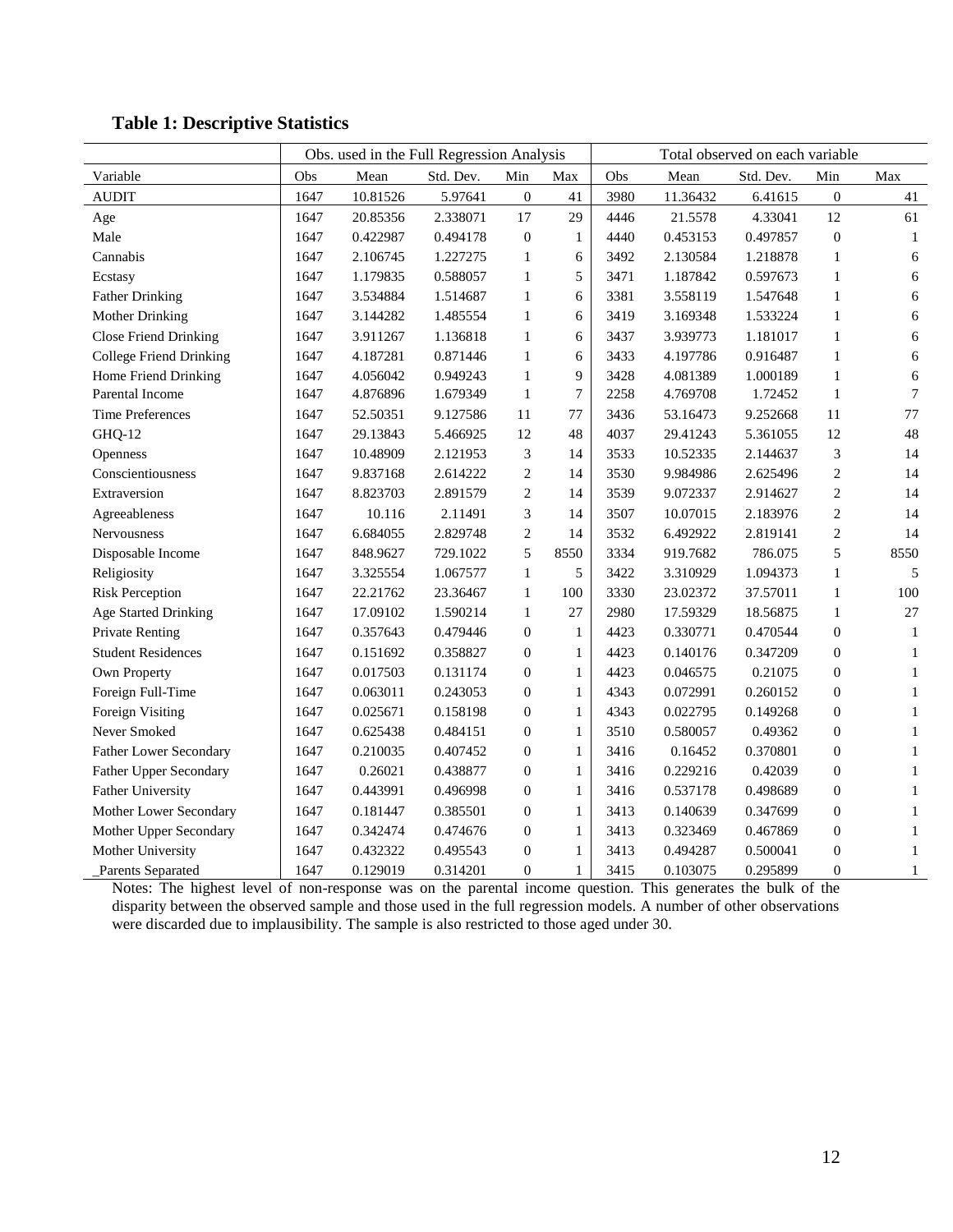|                                                 | Expenditure | WHO AUDIT       | Participation                |
|-------------------------------------------------|-------------|-----------------|------------------------------|
|                                                 | $2.27***$   | $-0.15***$      | 0.00                         |
| Age                                             | 0.87        | 0.05            | 0.00                         |
|                                                 | $6.59***$   |                 | $-0.02***$                   |
| Male                                            | 4.07        | 1.83***<br>0.25 | 0.01                         |
| Lodgings/Renting                                | $-12.27***$ | $0.57**$        | 0.00                         |
|                                                 | 4.46        | 0.28            | 0.01                         |
| College Dorm                                    | $-6.08$     | $1.64***$       | $-0.02**$                    |
|                                                 | 5.82        | 0.37            | 0.01                         |
| Own-Property                                    | $-20.36$    | 0.03            | $\overline{\phantom{a}}$     |
|                                                 | 15.01       | 0.89            | $\qquad \qquad \blacksquare$ |
| Foreign Full-Time Student                       | $-28.55***$ | $-1.95***$      | $-0.02$                      |
|                                                 | 7.69        | 0.51            | 0.02                         |
| Foreign Visiting Student                        | $-32.08***$ | $-2.50***$      | $-0.02$                      |
|                                                 | 11.27       | 0.74            | 0.02                         |
| Never Smoked                                    | $-19.81***$ | $-1.31***$      | $-0.01$                      |
|                                                 | 6.59        | 0.40            | 0.01                         |
| Cannabis Use (1 to 6 scale)                     | $6.88***$   | $0.82***$       | $0.03***$                    |
|                                                 | 2.04        | 0.12            | 0.01                         |
| Ecstasy Use (1 to 6 scale)                      | 12.89***    | $0.94***$       | $-0.02$                      |
|                                                 | 3.75        | 0.22            | 0.01                         |
| Mothers Drinking (1 to 6 scale)                 | $-2.26$     | 0.07            | 0.00                         |
|                                                 | 1.41        | 0.09            | 0.00                         |
| Fathers Drinking (1 to 6 scale)                 | $-0.66$     | $-0.05$         | 0.00                         |
|                                                 | 1.46        | 0.09            | 0.00                         |
| Close Friend Drinking (1 to 6 scale)            | 13.52***    | $0.84***$       | $0.01***$                    |
|                                                 | 1.83        | 0.12            | 0.00                         |
| College Friends Drinking (1 to 6 scale)         | 9.44***     | $0.26**$        | $0.01**$                     |
|                                                 | 2.41        | 0.16            | 0.00                         |
| Outside College Friends Drinking (1 to 6 scale) | 9.70***     | $0.67***$       | 0.01                         |
|                                                 | 2.35        | 0.15            | 0.00                         |
| Father Lower Secondary                          | 10.50       | $-0.16$         | $-0.01$                      |
|                                                 | 7.67        | 0.48            | 0.01                         |
| <b>Father Upper Secondary</b>                   | 4.96        | $-0.23$         | 0.00                         |
|                                                 | 7.69        | 0.48            | 0.01                         |
| <b>Father Higher Education</b>                  | 4.47        | $-0.44$         | $-0.02$                      |
|                                                 | 7.63        | 0.48            | $0.01\,$                     |
| Mother Lower Secondary                          | 10.70       | 0.20            | $0.02**$                     |
|                                                 | 9.71        | 0.62            | 0.01                         |
| Mother Upper Secondary                          | $-4.22$     | $-0.04$         | 0.02                         |
|                                                 | 9.40        | 0.61            | 0.01                         |
| Mother Higher Education                         | $-12.97$    | $-0.58$         | $0.03**$                     |
|                                                 | 9.55        | 0.62            | 0.01                         |
| Parental Income (1 to 7 scale)                  | 0.20        | 0.01            | 0.00                         |
|                                                 | 0.15        | 0.01            | 0.00                         |
| Parents Separated                               | $-8.93$     | $-0.79$         | $-0.01$                      |
|                                                 | 6.03        | 0.37            | 0.01                         |
| <b>Time Preferences</b>                         | $-1.19***$  | $-0.07***$      | $0.001***$                   |
|                                                 | 0.23        | 0.01            | 0.00                         |